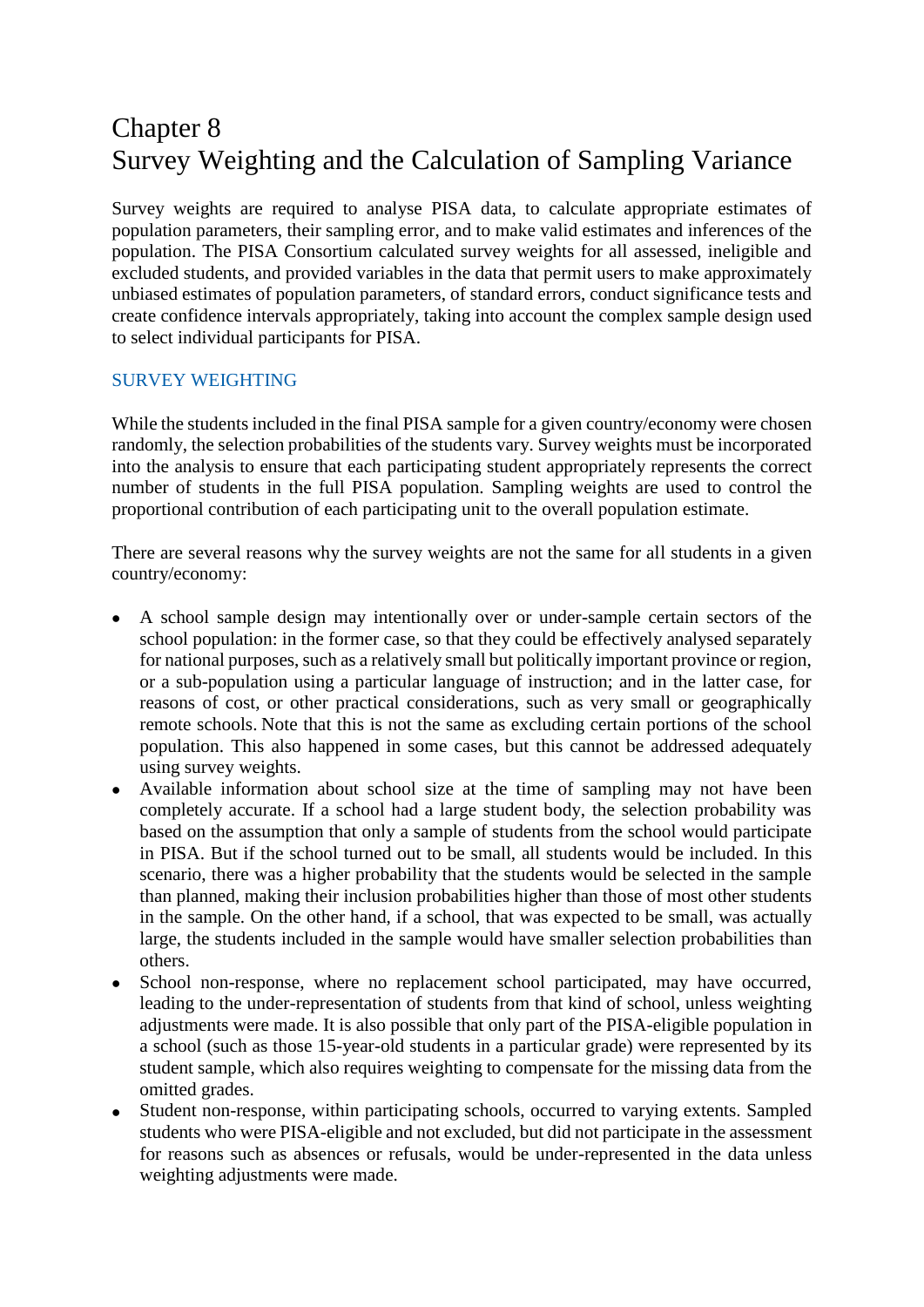- Trimming the survey weights to prevent undue influence of a relatively small subset of the school or student sample might have been necessary if a small group of students would otherwise have much larger weights than the remaining students in the participant. Such large survey weights can lead to estimates with large sampling errors and inappropriate representations in the national estimates. Trimming survey weights introduces a small bias into estimates but greatly reduces standard errors (Kish, 1992).
- In countries/economies that opted to participate in the financial literacy study, additional students were selected in all schools. Since the financial literacy sample was also designed to represent the full PISA student population, the weights for the sampled students were adjusted to account for this. Different adjustment factors applied to each student's weight, depending on which assessment form the student was assigned to.

The procedures used to derive the survey weights for PISA reflect the standards of best practice for analysing complex survey data, and the procedures used by the world's major statistical agencies. The same procedures are used in other international studies of educational achievement such as the Trends in International Mathematics and Science Study (TIMSS) and the Progress of International Literacy study (PIRLS), among others. The underlying statistical theory for the analysis of survey data can be found in Cochran (1977), Lohr (2010) and Särndal, Swensson and Wretman (1992).

Weights are generally applied to student-level data for analysis. The weight (*Wij*) for student *j* in school *i* consists of two base weights, the school base weight and the within-school base weight, and four adjustment factors, and can be expressed as:

*Formula 8.1*

$$
W_{ij} = \{ [(w_{1i} * t_{1i}) * f_{1i}] * (w_{2ij} * f_{2ij}) * t_{2ij}
$$

Where:

 $w_{1i}$  (the school base weight) is given as the reciprocal of the probability of inclusion of school *i* into the sample;

 $t_{1i}$  is a school base weight trimming factor, used to reduce unexpectedly large values of  $w_{1i}$ ;

 $f_{1i}$  is an adjustment factor to compensate for non-participation by other schools that are somewhat similar in nature to school *i* (not already compensated for by the participation of replacement schools);

*w*2*ij* (the within-school base weight) is given as the reciprocal of the probability of selection of student *j* from within the selected school *i*;

 $f_{2ii}$  is an adjustment factor to compensate for non-participation by students within the same school non-response cell and explicit stratum, and, where permitted by the sample size, within the same high/low grade and gender categories; and

 $t_{2ii}$  is a final student weight trimming factor, used to reduce the weights of students with exceptionally large values for the product of all the preceding weight components.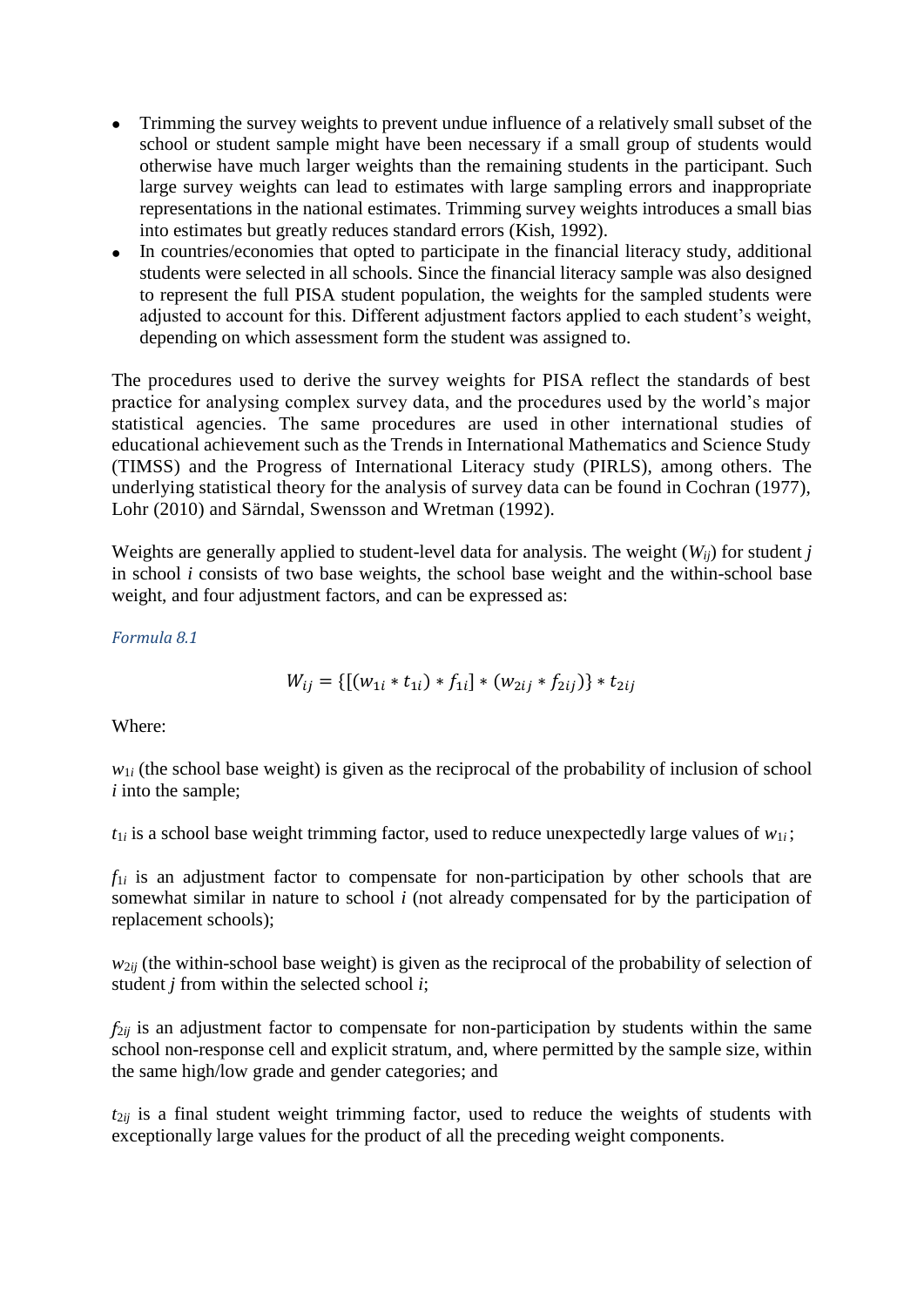#### **The school base weight**

The term  $w_{1i}$  is referred to as the school base weight. For the systematic sampling with probability proportional-to-size method used in sampling schools for PISA, this weight is the reciprocal of the selection probability for the school, and is given as:

*Formula 8.2*

 $w_{1i} = \begin{cases} I_s \mid MOS_i \text{ if } MOS_i < I_s \\ 1 \text{ otherwise} \end{cases}$ 

The term *MOS<sub>i</sub>* denotes the measure of size given to each school on the sampling frame.

The term  $I_g$  denotes the sampling interval used within the explicit sampling stratum  $g$  that contains school *i* and is calculated as the total of the *MOS<sup>i</sup>* values for all schools in stratum *g*, divided by the school sample size for that stratum.

The measure of size (*MOS<sub>i</sub>*) was set as equal to the estimated number of 15-year-old students in the school  $(EST<sub>i</sub>)$ , if it was greater than the predetermined target cluster size (TCS), which was 42 students for most participants that did a computer-based assessment, and 35 for most participants that did a paper-based assessment, or a computer based assessment without GC. For smaller schools the *MOS<sup>i</sup>* value is given via the following formula, where again, *EST<sup>i</sup>* denotes the estimated number of 15-year-old students in the school:

*Formula 8.3*

 $MOS_i = EST_i$  if  $EST_i \ge TCS$ ;  $= TCS$  if  $TCS > EST<sub>i</sub> \geq TCS/2$ ;  $= TCS/2$  if  $TCS/2 > EST<sub>i</sub> > 2$ ;  $= TCS/4$  if  $EST_i = 0$ , 1 or 2.

These different values of the measurement of size (*MOS*) are intended to minimise the impact of small schools on the variation of the weights, while recognising that the per student cost of assessment is greater in small schools.

Thus, if school *i* was estimated to have one hundred 15-year-old students at the time of sample selection then  $MOS_i = 100$ . And, if the participant had a single explicit stratum ( $g = 1$ ) and the total of the *MOS<sup>i</sup>* values of all schools was 150,000 students, with a school sample size of 150, then the sampling interval,  $I_1 = 150,000/150 = 1,000$ , for school *i* and others in the sample, giving a school base weight of  $w_{1i} = 1,000/100 = 10$ . Thus, the school should represent about 10 schools in the population. In this example, any school with 1,000 or more 15-year-old students would be included in the sample with certainty, with a base weight of  $w_{1i} = 1$  as the  $MOS_i$  is larger than the sampling interval. In the case where one or more schools have a  $MOS_i$ value that exceeds the relevant sampling interval value  $(I)$ , these schools become certainty selections, and the value of *I* is recalculated after removing them.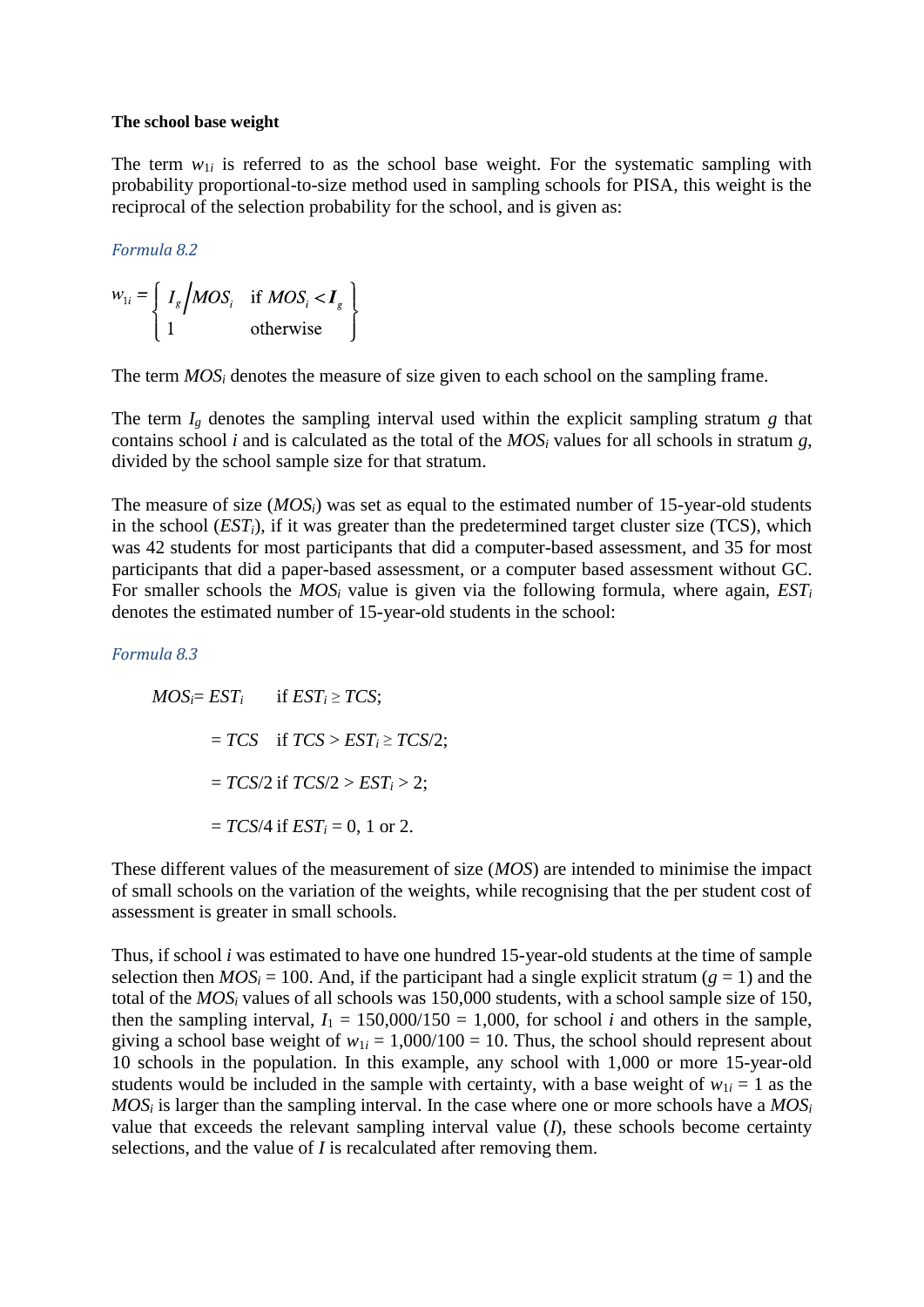## **The school base weight trimming factor**

Once school base weights were established for each sampled school in the participating country/economy, verifications were made separately within each explicit sampling stratum to determine if the school base weights required trimming.

The school trimming factor  $(t_{1i})$  is the ratio of the trimmed to the untrimmed school base weight, and for most schools (and therefore most students in the sample) is equal to 1.

The school-level trimming adjustment was applied to schools that turned out to be much larger than was assumed at the time of school sampling. Schools where the 15-year-old student enrolment exceeded  $3 \times MAX(TCS, MOS)$  were flagged. For example, if the target cluster size (TCS) was 42 students, then a school flagged for trimming had more than  $126 (= 3 \times 42)$  PISAeligible students, and more than 3 times as many students as was indicated on the school sampling frame. Because the student sample size was set at TCS regardless of the actual enrolment, the student sampling rate was much lower than anticipated during the school sampling. This meant that the weights for the sampled students in these schools would have been more than three times greater than anticipated when the school sample was selected. These schools had their school base weights trimmed by having  $MOS_i$  replaced by  $3 \times MAX(TCS)$ , ENRi) in the school base weight formula. This means that if the sampled students in the school would have received a weight more than three times larger than expected at the time of school sampling (because their overall selection probability was less than one-third of that expected), then the school base weight was trimmed so that such students received a weight that was exactly three times as large as the weight that was expected. The choice of the value of three as the cut-off for this procedure was based on experience with balancing the need to avoid variance inflation, due to weight variation that was not related to oversampling goals, but to not introduce any substantial bias by altering many student weights to a large degree. The school trimming happened in about 18% of all participating countries/economies. There were three and four school weights trimmed for Australia and Indonesia, respectively. In the remaining participants where some trimming was needed only one or two school weights were trimmed.

# **The school non-response adjustment**

In order to adjust for the fact that those schools that declined to participate, and were not replaced, were not in general typical of the schools in the sample as a whole, school-level nonresponse adjustments were made. Within each participating country/economy sampled schools were formed into groups of similar schools by the international sampling and weighting contractor. Then within each group the weights of the responding schools were adjusted to compensate for the missing schools and their students.

The compositions of the non-response groups varied from participant to participant, but the original adjustment groups for all participants were based on cross-classifying the explicit and implicit stratification variables used at the time of school sample selection. Usually, about 10 to 40 such groups were formed within a given country/economy depending upon school distribution with respect to stratification variables. If a country/economy provided no implicit stratification variables, schools were divided into three roughly equal groups, within each explicit stratum, based on their enrolment size.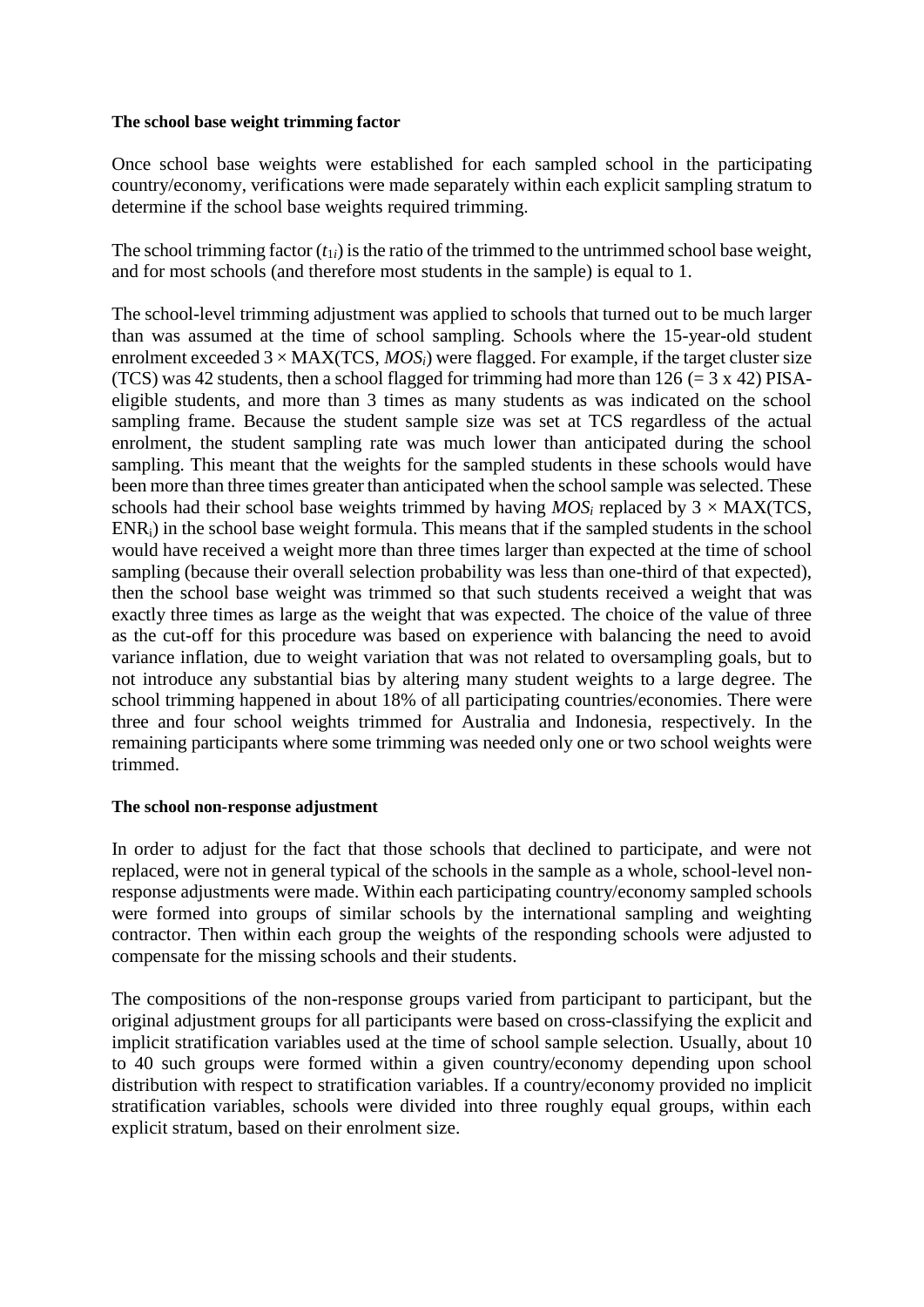It was desirable to ensure that each group had at least six participating schools, as small groups could lead to unstable weight adjustments, which in turn would inflate the sampling variances. Adjustments greater than 2.0 were also flagged for review, as they could have caused increased variability in the weights and would have led to an increase in sampling variances. It was not necessary to collapse groups where all schools participated, as the school non-response adjustment factor was 1.0 regardless of whether groups were collapsed or not. However, such groups were sometimes collapsed to ensure that enough responding students would be available for the student non-response adjustments in a later weighting step. In either of these situations, groups were generally collapsed starting from the last implicit stratification variable until the violations no longer existed. In participants with very high overall levels of school nonresponse after school replacement, some explicit strata were collapsed.

Within the final school non-response adjustment group containing school *i*, the non-response adjustment factor was calculated as:

*Formula 8.4*

$$
f_{1i} = \frac{\sum_{k \in \Omega(i)} w_{1k} env(k)}{\sum_{k \in \Gamma(i)} w_{1k} env(k)}
$$

where the sum in the denominator is over  $\Gamma(i)$ , which are the schools, k, within the group (originals and replacements) that participated, while the sum in the numerator is over  $Q(i)$ , which are those same schools, plus the original sample schools that refused and were not replaced. The numerator estimates the population of 15-year-old students in the group, while the denominator gives the size of the population of 15-year-old students directly represented by participating schools. The school non-response adjustment factor ensures that participating schools are weighted to represent all students in the group. If a school did not participate because it had no PISA-eligible students enrolled, no adjustment was necessary since this was considered neither non-response nor under-coverage.

Table 8.1 shows the number of school non-response classes that were formed for each participant, and the variables that were used to create the cells.

#### *Table 8.1: School Non-response classes*

#### **The within-school base weight**

The term  $w_{2ij}$  is referred to as the within-school base weight. With the PISA procedure for sampling students,  $w_{2ij}$  did not vary across students (*j*) within a particular school *i*. That is, all of the students within the same school had the same probability of selection for participation in PISA. This weight is given as:

*Formula 8.5*

$$
w_{2ij} = enr_i/sam_i
$$

where *enr<sub>i</sub>* is the actual enrolment of 15-year-old students in the school on the day of the assessment (and so, in general, is somewhat different from the *MOSi*), and *sam<sup>i</sup>* is the sample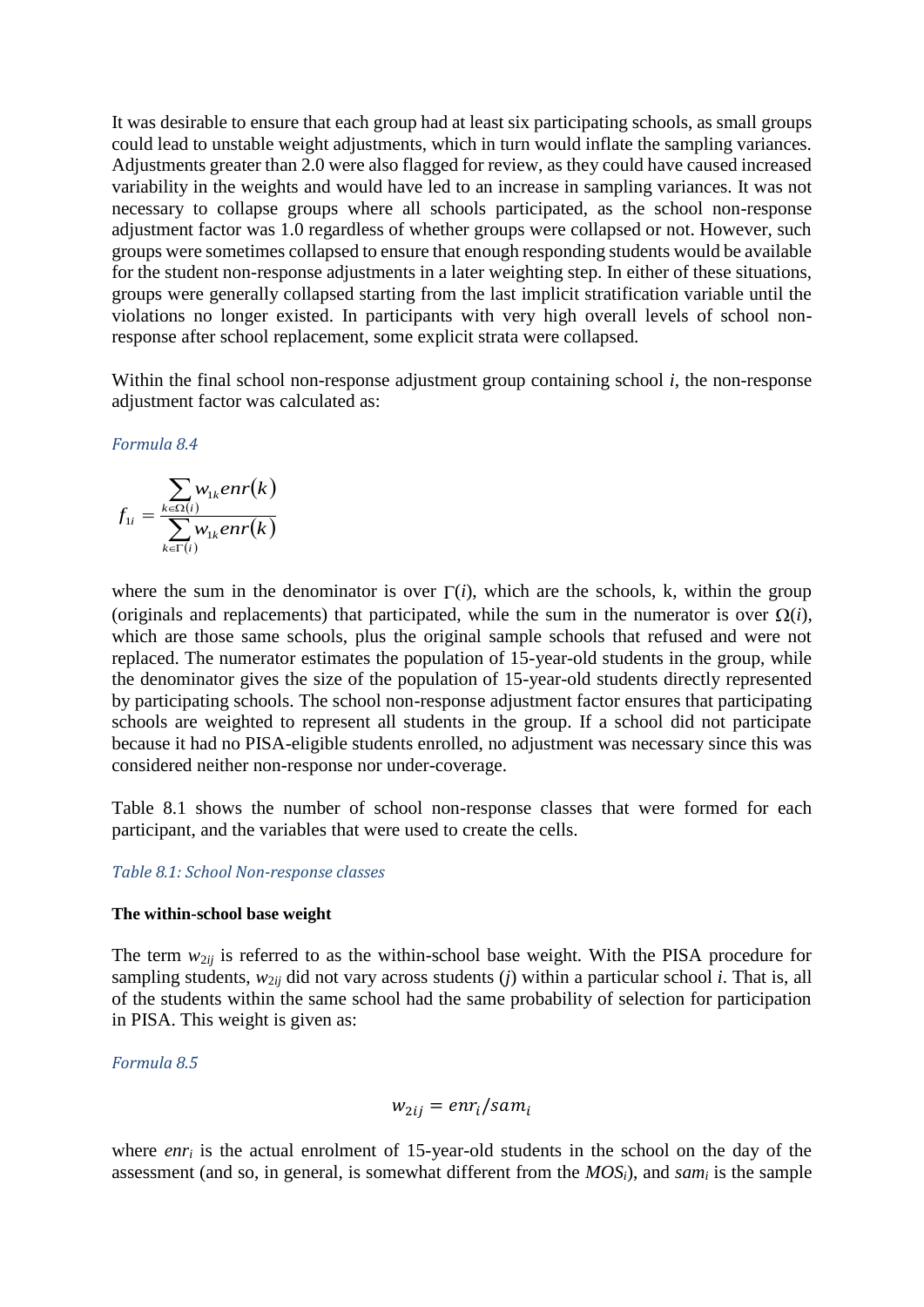size within school *i*. It follows that if all PISA-eligible students from the school were selected, then  $w_{2ij} = 1$  for all eligible students in the school. For all other cases  $w_{2ij} > 1$  as the selected student represents a proportion of students in the school.

In the case of the grade sampling option, for direct-sampled grade students, the sampling interval for the extra grade students was the same as that for the PISA students. Therefore, participants with extra direct-sampled grade students (e.g. Iceland) have the same within school student weights for the extra grade students as those for PISA-eligible students from the same school.

Additional weight components were needed for the grade students in Germany. The extra weight component consisted of the class weight for the selected class(es). The use of wholeclassroom sampling for the grade samples resulted in the need for a separate weighting process.

#### **The within school non-response adjustment**

Within each final school non-response adjustment cell, explicit stratum and high/low grade, gender, and school combination, the student non-response adjustment  $f_{2i}$  was calculated as:

#### *Formula 8.6*

$$
f_{2i} = \frac{\displaystyle\sum_{k \in X(i)} f_{1i} w_{1i} w_{2ik}}{\displaystyle\sum_{k \in \Delta(i)} f_{1i} w_{1i} w_{2ik}}
$$

#### where

 $\Delta(i)$  is all assessed students in the final school non-response adjustment cell and explicit stratum-grade-gender-school combination; and,

 $X(i)$  is all assessed students in the final school non-response adjustment cell and explicit stratum-grade-gender-school combination plus all others who should have been assessed (i.e. who were absent, but not excluded or ineligible).

The high- and low-grade categories in each participating country/economy were defined so that each grade category contained a substantial proportion of the PISA population in each original explicit stratum or final school non-response adjustment groups where collapsing crossed explicit strata. The definition was then applied to all schools in the same original explicit stratum or in the same final school non-response adjustment group.

In most cases, the student non-response factor reduces to the ratio of the number of students who should have been assessed to the number who were assessed. In some cases of a small (i.e. fewer than 15 respondents) cell (i.e. final school non-response adjustment cell and explicit stratum-grade-gender-school category combinations) sizes, it was necessary to collapse cells together, and then apply the more complex formula shown above. Additionally, an adjustment factor greater than 2.0 was not allowed for the same reasons noted under school non-response adjustments. If this occurred, the cell with the large adjustment was collapsed with the closest cell within grade and gender combinations in the same school non-response cell and explicit stratum.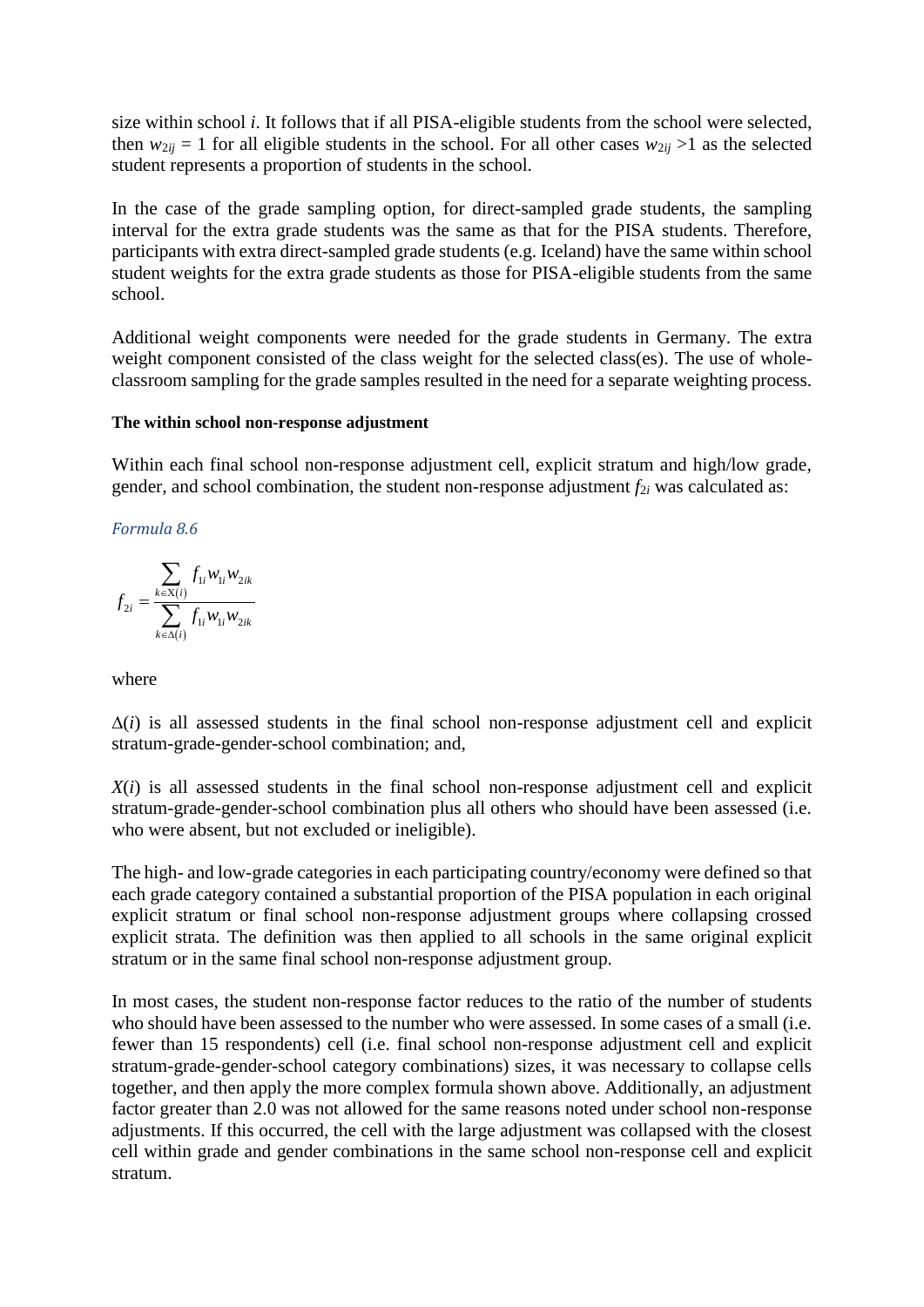Some schools in some participating countries/economies had extremely low student response levels. In these cases it was determined that the small sample of assessed students within the school was potentially too biased as a representation of the school to be included in the final PISA dataset. For any school where the student response rate was below 25%, the school was treated as a non-respondent, and its student data were removed. In schools with between 25 and 50% student response, the student non-response adjustment described above would have resulted in an adjustment factor of between 2.0 and 4.0, and so the grade-gender cells of these schools were collapsed with others to create student non-response adjustments. Chapter 11 describes these schools as being treated as non-respondents for the purpose of response rate calculation, even though their student data were used in the analyses.

For participating countries/economies with extra direct grade sampled students (Iceland), care was taken to ensure that student non-response cells were formed separately for PISA students and the extra non-PISA grade students. No procedural changes were needed for Germany and Italy since a separate weighting stream was needed for the grade students.

# **Trimming the student weights**

This final trimming check was used to detect individual student weights that were unusually large compared to those of other students within the same original explicit stratum. The sample design was intended to give all students from within the same original explicit stratum an equal probability of selection and therefore equal weight, in the absence of school and student nonresponse. As already noted, poor prior information about the number of eligible students in each school could lead to substantial violations of this equal weighting principle. Moreover, school, grade, and student non-response adjustments, and, occasionally, inappropriate student sampling could, in a few cases, accumulate to give a few students in the data relatively large weights, which adds considerably to the sampling variance. The weights of individual students were therefore reviewed, and where the weight was more than four times the median weight of students from the same explicit sampling stratum, it was trimmed to be equal to four times the median weight for that explicit stratum. The trimming of student weights happened in about 11% of all participating countries/economies.

The student trimming factor  $(t_{2ii})$  is equal to the ratio of the final student weight to the student weight adjusted for student non-response within each explicit stratum, and therefore equal to 1.0 for the great majority of students. The final weight variable on the data file is the final student weight that incorporates any student-level trimming. As in all previous PISA cycles, minimal trimming was required at either the school or the student levels.

# **National option students**

Other than class-based grade sampling, three participants had national option students, each of which required a separate weighting stream. The extra weighting stream followed all the usual weighting steps. The *Ireland Fall Feasibility Study* was an extra sample to Ireland main spring sample. It was selected separately and overlap controlled with the main Ireland sample. Spain had a FL subsample of its national sample. Russia's FL sample was a national option and was selected separately from its main sample and adjudicated region samples. In addition, Russia had its 3 adjudicated region samples which were on different weighting streams.

Several other countries/economies also had national option students but, in these cases, weighting was done along with the PISA students (i.e. Iceland and Denmark) if weights were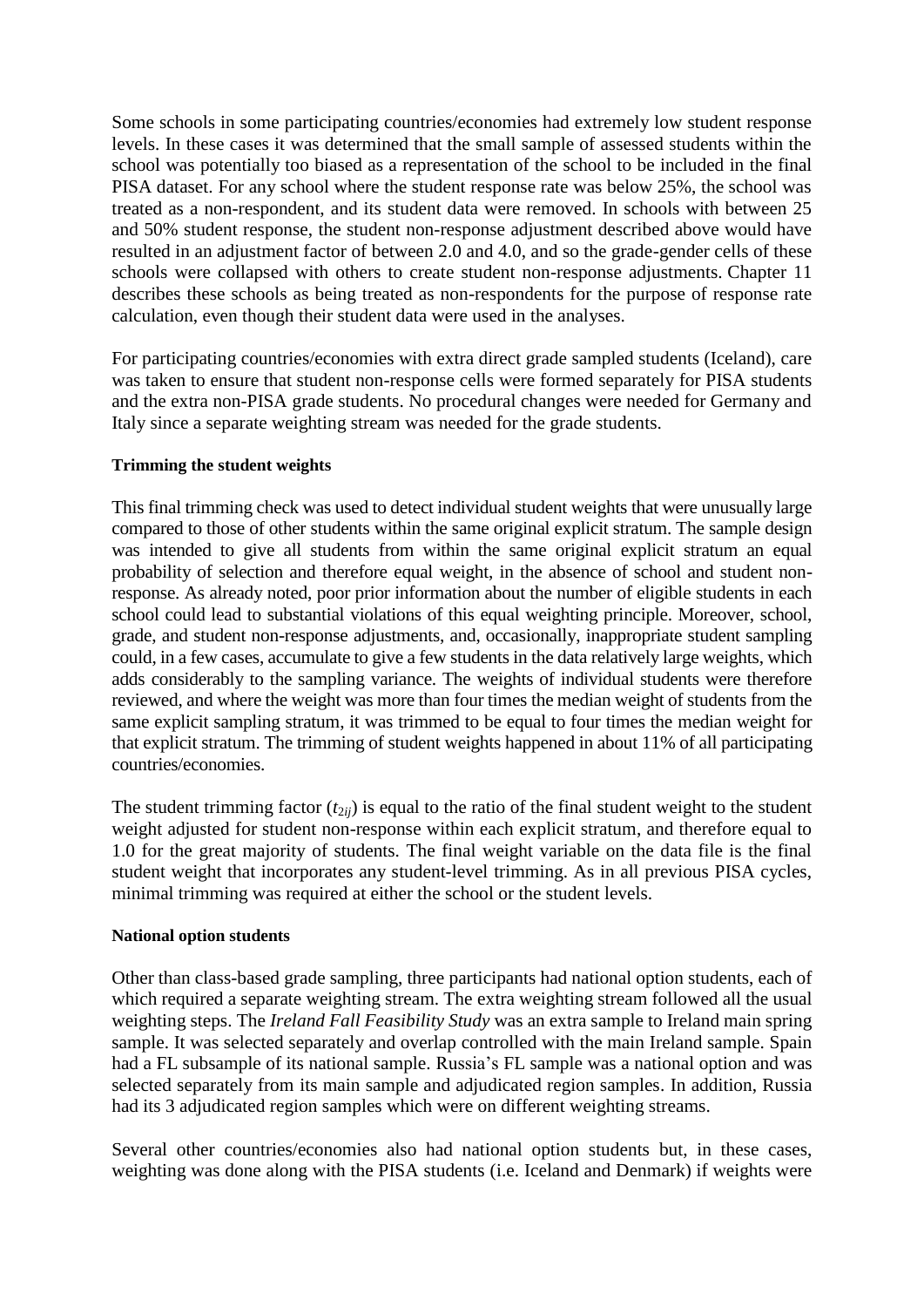required. For Luxembourg, the form of the national option meant that these students did not require weighting. Specifics about national options are beyond the scope of this report.

## **International options**

For the teacher questionnaire, no weights were required nor calculated, given the way the samples were selected and the way these data were analysed. For financial literacy, special weight factors were applied at the end of weighting to ensure that in the FL database, the sum of weights of the financial literacy students would still approximate the PISA population. The unweighted teacher questionnaire response rates were calculated to be used as quality indicators, if needed. The weighted financial literacy response rates were also calculated.

# CALCULATING SAMPLING VARIANCE

A replication methodology was employed to estimate the sampling variances of the PISA parameter estimates. This methodology accounted for the variance in estimates due to the sampling of schools and students. Additional variance due to the use of plausible values drawn from the posterior distributions of scaled scores was captured separately as measurement error. Computationally the calculation of these two components could be carried out in a single program, such as *WesVar 5* (Westat, 2007). SPSS and SAS macros have also been developed. For further detail, see the *PISA Data Analysis Manual, 2nd edition* (OECD, 2009), and other information posted at http://www.oecd.org/pisa/data/.

## **The balanced repeated replication variance estimator**

The approach used for calculating sampling variances for PISA estimates is known as balanced repeated replication (BRR), or balanced half-samples. The particular variant known as Fay's method was used. This method is similar in nature to the jackknife method used in other international studies of educational achievement, such as TIMSS and PIRLS, and it is well documented in the survey sampling literature (see Rust, 1985; Rust and Rao, 1996; Shao, 1996; Wolter, 2007). The major advantage of the balanced repeated replication (BRR) method over the jackknife method is that the jackknife is not fully appropriate for use with non-differentiable functions of the survey data, most noticeably quantiles, and for which the jackknife methods does not provide a statistically consistent estimator of variance. This means that, depending upon the sample design, the variance estimator can be unstable, and despite empirical evidence that it can behave well in a PISA-like design, theory is lacking. In contrast the BRR method does not have this theoretical flaw. The standard BRR procedure can become unstable when used to analyse sparse population subgroups, but Fay's method overcomes this difficulty, and is well justified in literature (Judkins, 1990).

The BRR method was implemented for a country/economy where the student sample was selected from a sample of schools, rather than all schools, as follows:

 Schools were paired on the basis of the explicit and implicit stratification and frame ordering used in sampling. The pairs were originally sampled schools, except for participating replacement schools that took the place of an original school. For an odd number of schools within a stratum, a triple was formed consisting of the last three schools on the sorted list.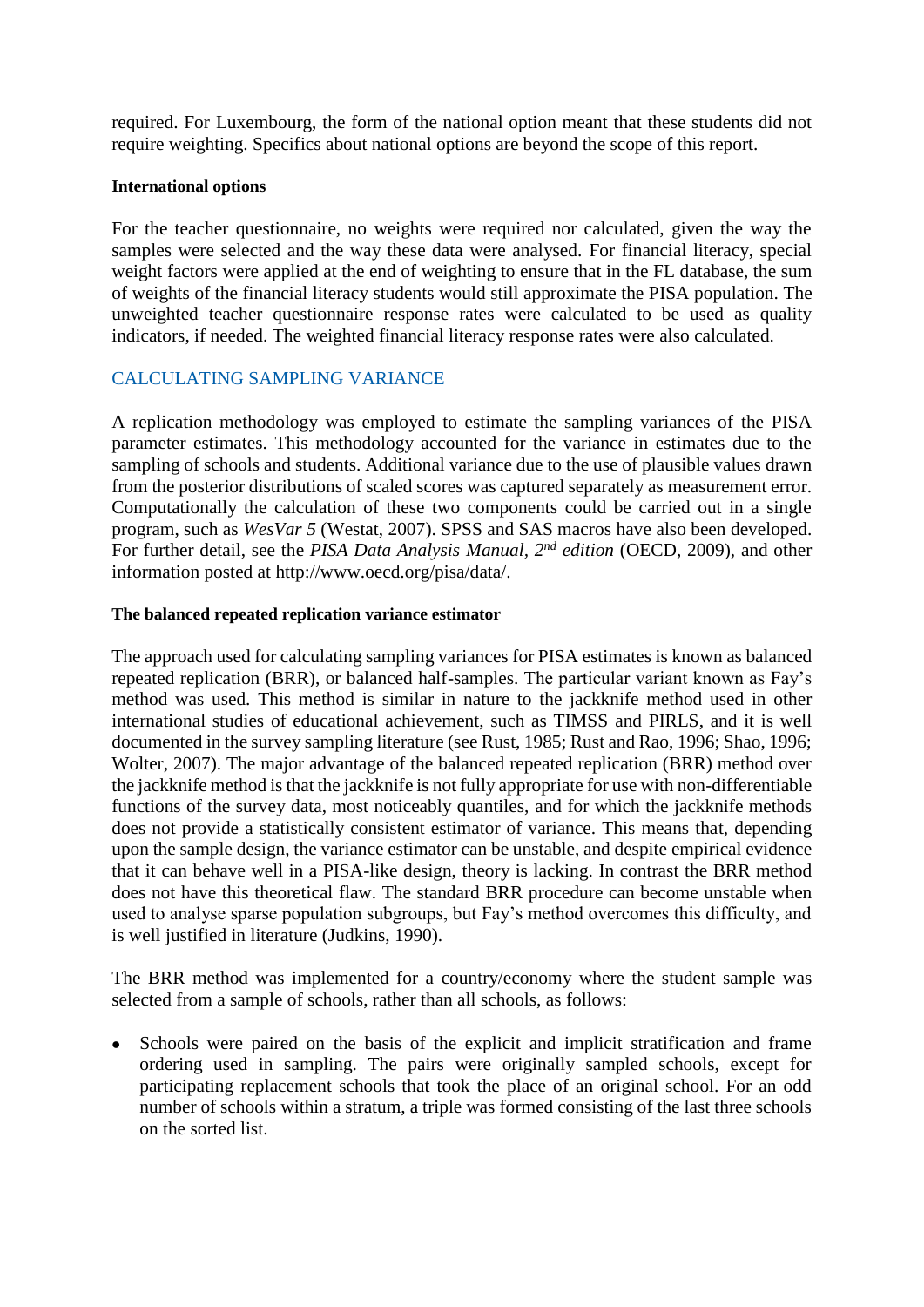- Pairs were numbered sequentially, 1 to H, with pair number denoted by the subscript h. Other studies and the literature refer to such pairs as variance strata, variance zones, or pseudo-strata.
- Within each variance stratum, one school was randomly numbered as 1, the other as 2 (and the third as 3, in a triple), which defined the variance unit of the school. Subscript j refers to this numbering.
- These variance strata and variance units  $(1, 2, 3)$  assigned at school level were attached to the data for the sampled students within the corresponding school.
- Let the estimate of a given statistic from the full student sample be denoted as  $X^*$ . This was calculated using the full sample weights.
- A set of 80 replicate estimates,  $X^*$  (where *t* runs from 1 to 80), was created. Each of these replicate estimates was formed by multiplying the survey weights from one of the 2 schools in each stratum by 1.5, and the weights from the remaining school by 0.5. The determination as to which schools received inflated weights, and which received deflated weights, was carried out in a systematic fashion, based on the entries in a Hadamard matrix of order 80. A Hadamard matrix contains entries that are +1 and –1 in value, and has the property that the matrix, multiplied by its transpose, gives the identity matrix of the same order. Details concerning Hadamard matrices are given in Wolter (2007). The choice to use 80 replicates was made at the outset of the PISA project, in 2000. This number was chosen because it is "fully efficient" if the sample size of schools is equal to the minimum number of 150 (in the sense that using a larger number would not improve the precision of variance estimation), and because having too large a number of replicates adds computational burden. In addition the number must be a multiple of 4.
- In cases where there were 3 units in a triple, either one of the schools (designated at random) received a factor of 1.7071 for a given replicate, with the other 2 schools receiving factors of 0.6464, or else the one school received a factor of 0.2929 and the other 2 schools received factors of 1.3536. The explanation of how these particular factors came to be used is explained in Appendix 12 of the PISA 2000 Technical Report (Adams and Wu, 2002).
- To use a Hadamard matrix of order 80 requires that there be no more than 80 variance strata within a country/economy, or else that some combining of variance strata be carried out prior to assigning the replication factors via the Hadamard matrix. The combining of variance strata does not cause bias in variance estimation, provided that it is carried out in such a way that the assignment of variance units is independent from one stratum to another within strata that are combined. That is, the assignment of variance units must be completed before the combining of variance strata takes place, and this approach was used for PISA.
- The reliability of variance estimates for important population subgroups is enhanced if any combining of variance strata that is required is conducted by combining variance strata from different subgroups. Thus in PISA, variance strata that were combined were selected from different explicit sampling strata and also, to the extent possible, from different implicit sampling strata.
- In some countries/economies, it was not the case that the entire sample was a two-stage design, of first sampling schools and then sampling students within schools. In some countries/economies for part of the sample (and for the entire samples for Cyprus\*, Iceland, Luxembourg, Macao (China), Malta, Qatar, and Trinidad and Tobago), schools were included with certainty into the sampling, so that only a single stage of student sampling was carried out for this part of the sample. In these cases instead of pairing schools, pairs of individual students were formed from within the same school (and if the school had an odd number of sampled students, a triple of students was formed). The procedure of assigning variance units and replicate weight factors was then conducted at the student level, rather than at the school level.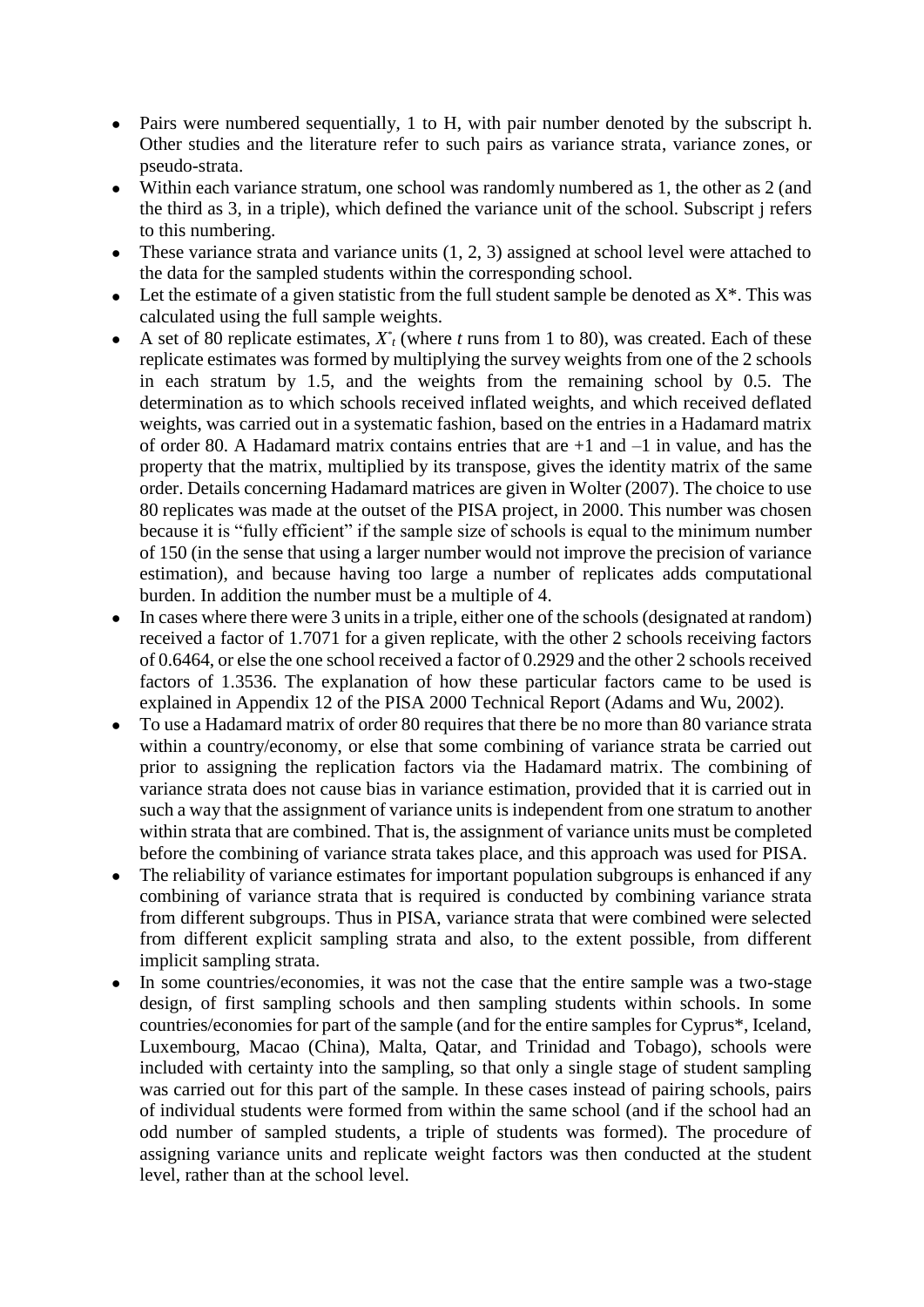- In contrast, in one country, Russia, there was a stage of sampling that preceded the selection of schools. Then the procedure for assigning variance strata, variance units and replicate factors was applied at this higher level of sampling. The schools and students then inherited the assignment from the higher-level unit in which they were located.
- Procedural changes were in general not needed in the formation of variance strata for countries/economies with extra direct grade sampled students (Iceland) since the extra grade sample came from the same schools as the PISA students. However, since all schools in Iceland were certainty schools, students within the schools were paired so that PISA nongrade students were together, PISA grade students were together and non-PISA grade students were together. No procedural changes were required for the grade students for Germany and Italy, since a separate weighting stream was needed in these cases.

The variance estimator is then given by the following formula:

*Formula 8.7*

$$
V_{BRR}(x^*) = 0.05 \sum_{t=1}^{80} \left\{ \left( x_t^* - x^* \right)^2 \right\}
$$

The properties of BRR method have been established by demonstrating that it is unbiased and consistent for simple linear estimators (i.e. means from straightforward sample designs), and that it has desirable asymptotic consistency for a wide variety of estimators under complex designs, and through empirical simulation studies.

# **Reflecting weighting adjustments**

This description does not detail one aspect of the implementation of the BRR method. Weights for a given replicate are obtained by applying the adjustment to the weight components that reflect selection probabilities (the school base weight in most cases), and then re-computing the non-response adjustment replicate for each replicate.

Implementing this approach required that the PISA Consortium produce a set of replicate weights in addition to the full sample weight. Eighty such replicate weights were needed for each student in the data file. The school and student non-response adjustments were recalculated and applied to each set of replicate weights.

To estimate sampling errors correctly, the analyst must use the variance estimation formula above, by deriving estimates using the  $t<sup>th</sup>$  set of replicate weights. Because of the weight adjustments (and the presence of occasional triples), this does not mean merely increasing the final full sample weights for half the schools by a factor of 1.5 and decreasing the weights from the remaining schools by a factor of 0.5. Many replicate weights will also be slightly disturbed, beyond these adjustments, as a result of repeating the non-response adjustments separately by replicate.

# **Formation of variance strata**

With the approach described above, all original sampled schools were sorted in stratum order (including refusals, excluded and ineligible schools) and paired. An alternative would have been to pair participating schools only. However, the approach used permits the variance estimator to reflect the impact of non-response adjustments on sampling variance, which the